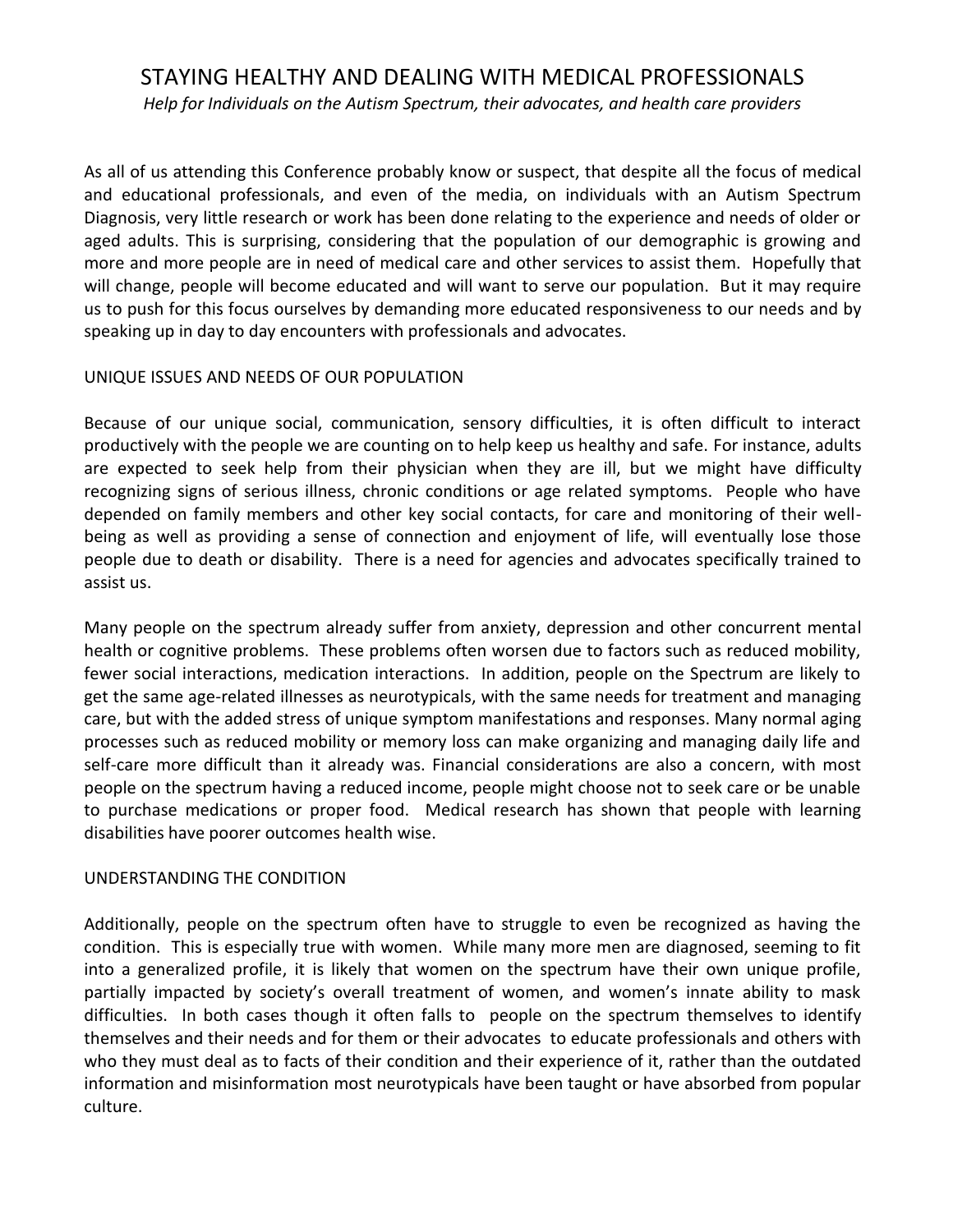Unique issues, such as sensory impacts, trouble communicating - especially when under stress, trouble understanding, executive functioning and organization issues, unusual physiology and anatomy, different responses to medication, all need to be taken into account when diagnosing or treating people on the spectrum.

With so many people being diagnosed late in life, many of us are still struggling with understanding our diagnosis, how it might have affected life choices, employment and relationships. We may be dealing with issues of family or jobs relating to our diagnosis. It is important for people to have someone they feel able to talk to about all these feelings and concerns, as well as places that are safe where they can de-stress and re-charge their coping mechanisms. Organizations such as AANE are vital to the well-being of our population. Ideally a medical practitioner would have the have the patience and time required to truly get to know and hear their patient's concerns and would provide such an environment in their facility. In most cases we must look to the future for accommodations such as those.

The existence of Autism Spectrum Disorders is now part of the basic knowledge and conversation of society, but more up to date and useful information needs to reach those called upon to interact with our population. Ideally medical care providers and other professionals in our society will take it upon themselves to learn about the conditions of the Autism Spectrum, and how to have sensitive and productive interactions with our community.

#### POWER RELATIONSHIPS AND RECEIVING SERVICES

Professionals are basically People in Power. In general they hold positions which provide services to the public. But in practice they exist in a hierarchical position  $-$  i.e. on top. Power relationships influence us deeply.

We tend to defer to people who have power over us, often making it difficult to have a normal relationship or to communicate easily with them. Conversely, people who have power, sometimes consider themselves to be more intelligent, or more capable, or even more worthy of deference than "other people". People tend to place themselves in hierarchical relationships and fulfil roles their societies expect of them. An example of this would be the way women have a lower standing than men in many societies. These dynamics exist in every society. Feelings and reactions relating to power are often unconscious and culturally based. There are societal expectations on both sides of power relationships.

The same holds true of professional relationships. Most professionals have some measure of power. People often have trouble with professional interactions and dynamics, often due to misunderstandings and beliefs, but also due to abuse of power. Unfortunately, many people who have power take advantage and bully, even physically harm those who don't. But where most neurotypicals are aware of power dynamics, many people on the autism spectrum do not sense or recognize power dynamics. Often too, people on the spectrum inadvertently ignore the normal conventions of relationships in general, including those that have a power dynamic. They may make assumptions about relationships, including levels of trust, sometimes assuming that a closer or more meaningful relationship exists than actually does exist. Misconstruing the depth or reliability of the relationship can cause disappointments or even victimization, and disruption in the ability to have or attempt to have productive one to one relationships with others.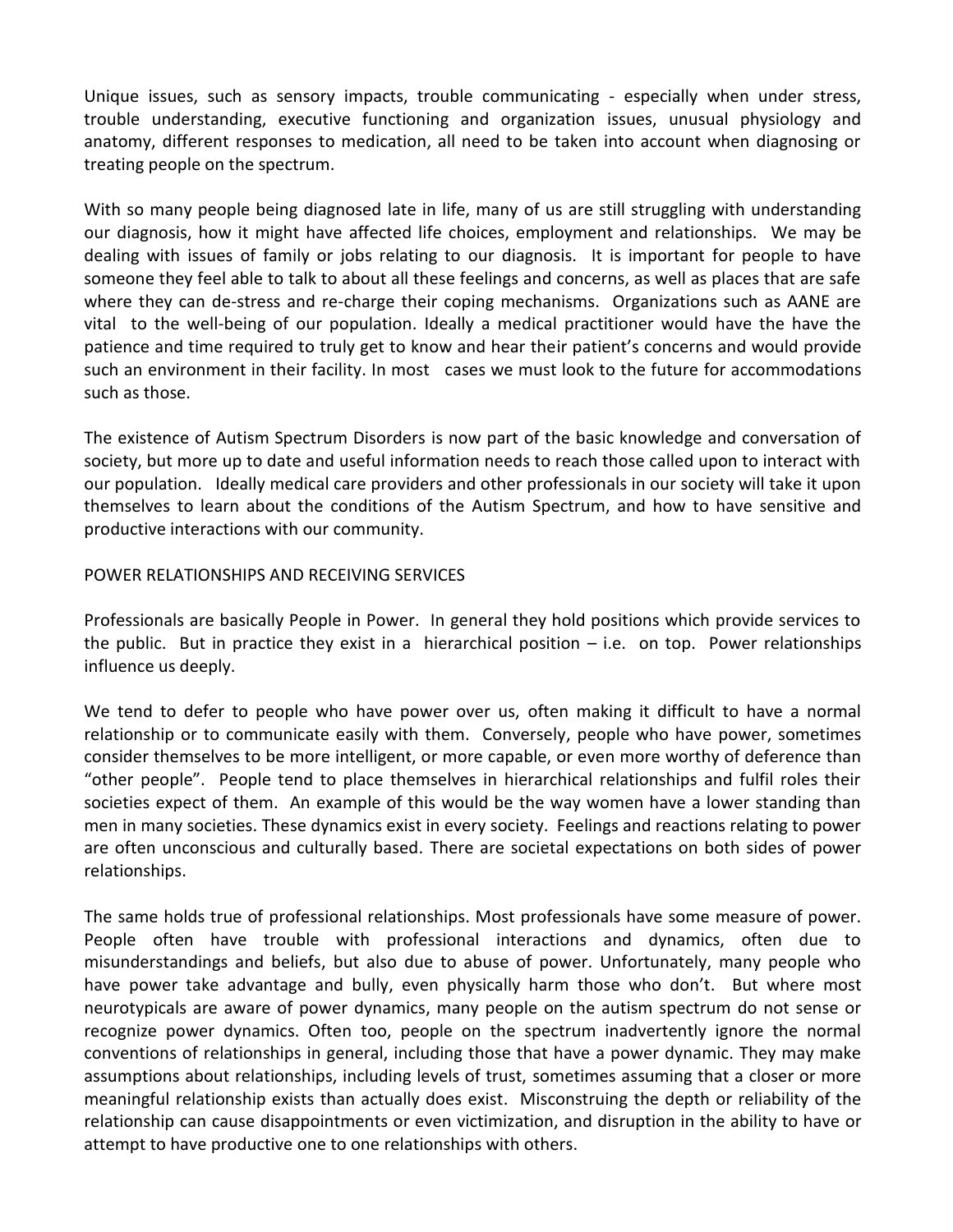DEALING WITH "PROFESSIONALS" Professionals are everywhere.

Doctor, Medical Assistant, Nurse, Dentist, Chiropractor, Psychiatrist, Therapist, Pharmacist, Physical Therapist, Social Worker, Veterinarian, Counsellor, Minister, Priest, Rabbi, Teacher, Lawyer, Policeman, Judge, Boss/Employer, Librarian, Flight Attendant, Barber/Hairdresser, Landlord --- to name just a few.

It's good to be aware of power dynamics when dealing with any of these people. Communication is key. Disclosure might be indicated.

#### HEALTH CARE PROFESSIONALS

Everyone has trouble from time to time dealing with the Professionals in the Health Care realm, when they cannot relate productively neurotypicals might just change providers, or they might complain about the service they received, but people on the spectrum are more likely to be unable to recognize that a relationship is unhealthy or unhelpful and to be harmed by inept, negative or unsatisfactory relationships.

Having experienced negative treatment from a health care provider at some point sometimes causes people on the spectrum to avoid all health care providers. This is a terrible thing for their wellbeing, since most of us have an array of physical, emotional and practical needs and could greatly benefit from health care and social services. The ideal would be a holistic type of care, where all the providers work together and coordinate a person's care. Next best would be having an advocate who can help us manage and coordinate care and services. Sometimes, becoming disengaged begins with a simple missed appointment or transportation difficulty. Psychological issues: a fear of needles could mean missing a key vaccine. It's important to identify concerns so that alternative solutions can be found. Sometimes, we don't seek care because we were not treated respectfully or sensitively at a facility.

People should of course be treated with respect. But it's important for us to understand that there are many aspects of having an autism spectrum disorder that are confusing or discomforting to people not on the spectrum. Our tones of voice, body language, expressions or "stims" may seem strange or appear alarming. The fact that common figures of speech like "please take a chair" or "the doctor will be along in a minute" might be taken literally or that jokes or sarcasm might be misunderstood. They might become impatient with our tendency to sometimes to speak at great length about certain topics or interrupt. Problems we may have with making eye contact could be misconstrued. And things like not respecting personal space or asking personal questions could be thought rude. Most people don't want to be insensitive to our differences or issues, they just need to understand what's going on. We should try to become as self-aware as possible and, where possible, adjust behaviors that might be offensive or disruptive to the community around us.

#### ADVOCATES

One solution is to have a relative, friend, or a trusted neurotypical advocate accompany you to appointments or procedures, and if things don't seem to be going well, or you are having trouble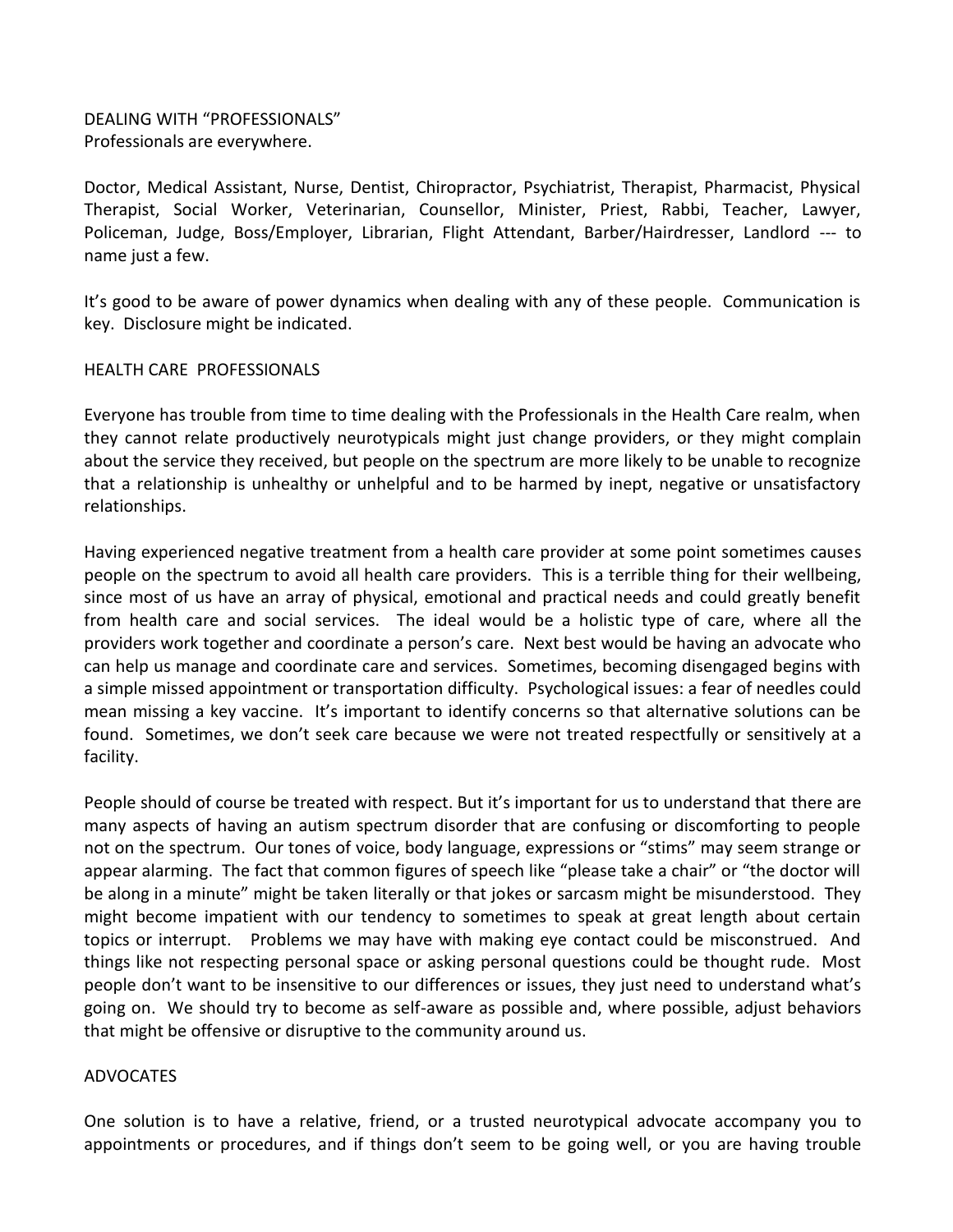understanding something or being understood, they can assist. The is especially important in situations outside your normal routine, certainly for an ER visit or hospital admission, but also for a medical test or procedure – an eye exam or mammogram.

#### **DISCLOSURE**

Another solution is to disclose your diagnosis. In most medical situations it is extremely important to state this fact. It is important however that the person knows not just generally what it means to be on the Autism Spectrum, but what it means for you personally: What your specific issues or concerns are, such as communication issues or sensory issues.

#### HOW PROFESSIONALS CAN HELP

Understanding that we prefer structure and our apprehensive about new situations. Working with the person and their advocates, educating facility staff, being welcoming and non-judgment, Being very clear about times and places of appointments or scheduled procedures, giving both the day and the day of the week, providing a map and directions if possible, providing a photo of health providers they will be interacting with, having a quiet room where the person could wait or allowing them to wait outside if they can receive a text when it's time for their appointment, being factual and literal when speaking to the person, avoiding figures of speech and sarcasm, giving information in increments, or better yet, also providing instructions in written form, truly listening to the patient and accepting information in alternate forms if offered - such as their own written notes, helping with scheduling appointments, explaining procedures, providing stability of what to expect and who will provide the care. Allowing some time to get to know the person or ask how they have been before starting an exam or procedure, showing the person any instruments that will be used, and alerting them to any noise or other effects they make experience. Being very clear and patient about procedures where medical samples are needed, be careful when giving directions for actions or inactions, such as fasting, so they know if they can drink or not, and when to start eating again. Allowing the person to read, use a device or otherwise distract themselves while waiting or even during a procedure if possible. Explaining the importance of self care such as diet, tooth care, including the ramifications of neglect, but without shaming the person. Making the experience pleasant enough that the person will feel ok about coming back. Getting to know the person's interests, which in turn can help with planning or providing treatment. Having a conversation about exercise might be easier with someone you know likes to watch sports, discussing a genre of films might calm a person having an MRI. Not expecting people on the spectrum to understand your facial expressions: verbalizing all communications. Using checklists, to ascertain whether your instructions have been received. Giving people time to think when asking for a response. Offering educational materials about any conditions the patient has, written or online, videos, etc. Being extremely sensitive and respectful of any treatment that related to sexual organs, sexuality or gender. Many autistic people have unusual gender identities or differences. Many have also suffered abuse. Being aware of the home environment of a person who is being asked to self-treat or who is being discharged. Are they capable of self-care or can they get assistance from anyone. Choosing the least invasive treatment. Being aware of tactile sensitivities. Not generalizing about autism. Persons with autism can be very different from one another. Being diligent assisting the person with finding relatives or friends of the person in case of emergencies or serious diagnosis. Contacting appropriate social services to locate facilities for rehabilitation or other care that will be appropriate for this patient. Discussing the preparation of care plans, and the need for legal medical documents with the patient, including their advocates if appropriate. Knowing your patient's wishes. Respecting the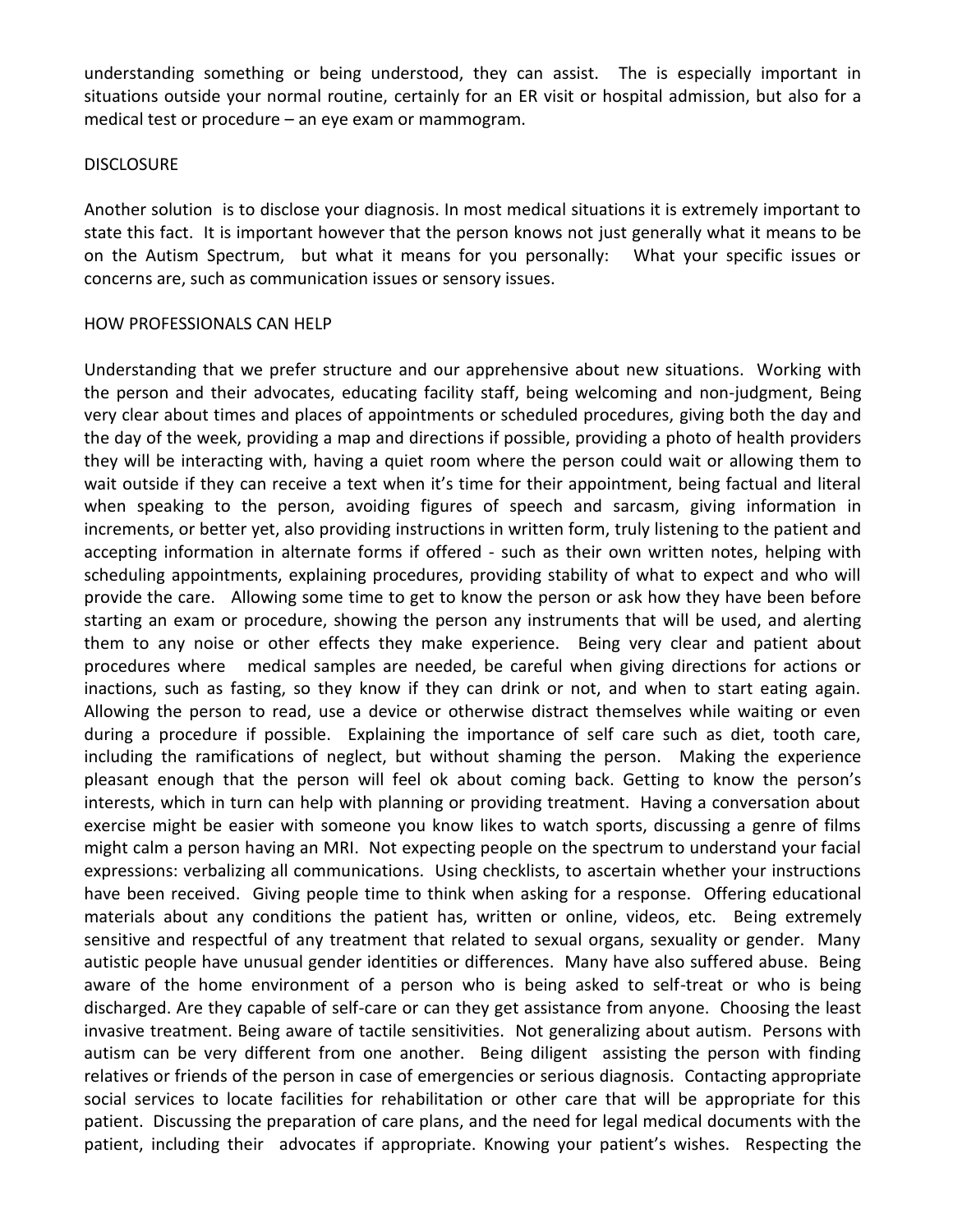autonomy of the patient. If a family dynamic is impacting the patient's care and best interests, protecting the patient's interests.

## COPING MECHANISMS FOR PEOPLE ON THE SPECTRUM

If you are hospitalized, remember that the new things you are experiencing will probably become routine. Like meal times or repetitive vital sign taking. Most of the time the staff will try their best to make you feel comfortable and safe. Having some familiar things from home will help, such as a favorite blanket or stuffed animal, as will doing activities you enjoy, such as computer games, to distract you and help pass the time. Be respectful of others in your room, and also the time constraints of nurses or doctors to talk at length with you.

## SENSORY ISSUES

Most people on the Autism Spectrum have some measure of sensory sensitivity. It can be severe. These sensitivities and your reaction to them can affect the way a professional interprets your condition, making a diagnosis difficult or affecting a choice of treatment. It's important that you disclose any sensitivities so that adjustments can be made.

Tactile Issues: hypersensitivity (maybe you wear clothes inside out because of scratchy labels); hyposensitivity (you need weighted clothing or blankets or perhaps you don't feel light touch); higher or lower pain thresholds, sensitivity to chemicals (like detergents or allergies such as latex – perhaps you need to use your own personal products).

## Vestibular Issues:

Trouble with sports or doing exercises, balance difficulties, feeling agitated – needing to move around; needing to fidget or rock in order to destress; problems with coordination or fine motor skills that might be misconstrued as being on alcohol or drugs!

Problems with Hearing and Sound: loud or sudden noises, certain tones and pitches of sound that cause strong reactions, or hearing sounds that no one else seems to hear or notice, whirring of machines, clocks ticking etc., not seeming to hear nearby conversations or not being able to hear when more than one person is speaking – might be taken as deafness!

Propriception ( Problems with Movement) or gait and fine motor skills, dropping things – doesn't mean you have some new neurological disorder.

Visual: May need to avoid bright areas or you prefer bright areas. May notice visual cues others miss. May have blurry vision at times. Maybe you need to wear sunglasses or require a night light. Vision tests might be especially uncomfortable.

Taste: Hating certain textures or food proximities, liking only bland or spicy food, maybe you like odd food combos. It's normal for you. However, not eating or eating too much is not normal.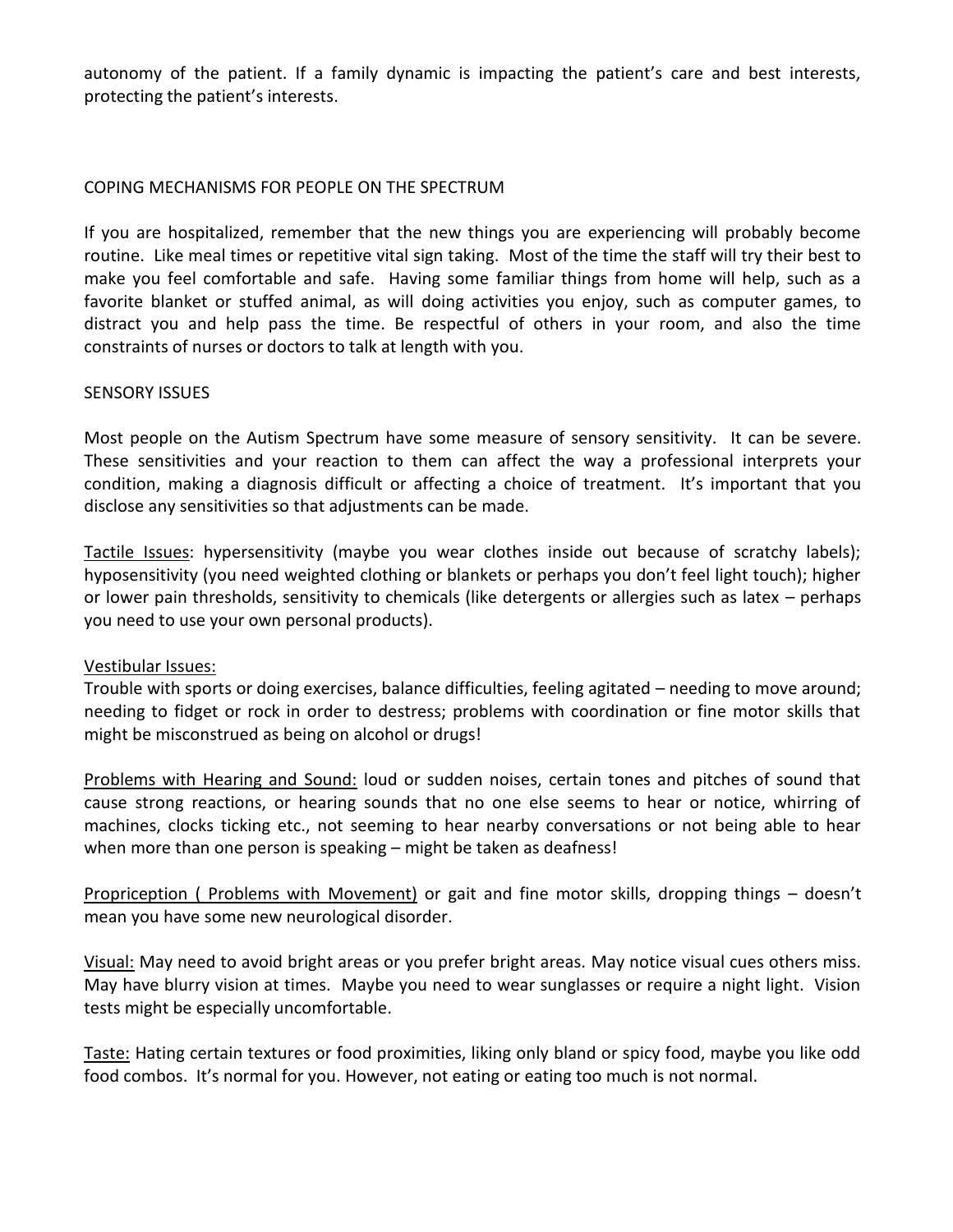Smell: Easily over powered by smells like perfumes, household chemicals and soaps. Smells might be a way you recognize people or places. You might have trouble recognizing dangerous odors – spoiled food, gas leak.

Ask for accommodations. Be specific.

#### BODY-AWARENESS

It is good to have some general knowledge of anatomy and physiology, as well as familiarity with any chronic medical conditions you personally have and the treatments you use. As people age, new health conditions may appear or physical symptoms you are accustomed to feeling may get worse. Additionally, it is important to educate yourself about proper nutrition and hydration. And to simply take care of your body as best you can. Exercise regularly. Get enough sleep. Stay hydrated. Practice good hygiene. Take medications responsibly. All these things will make your body stay healthier and last longer! If you don't feel well, or something changes in your usual experience of your body, don't put off being seen by a doctor, dentist, foot doctor, etc. Most things get worse the longer you wait.

#### PAIN THRESHOLD

People on the spectrum sometimes experience pain differently than neurotypicals. They may have a higher or lower pain threshold (the point they notice pain and feel distress). Pain can be dull or sharp but it is always a sign that something is wrong. Sometimes we get used to aches and pains, and our bodies might be harmed by masking pain with drugs like aspirin. Strong pain medications can be addicting and cause problems for our very existence. Additionally there are often differences in neurological anatomy of people on the spectrum, nerves might be in slightly different locations: a nerve in the back might affect a slightly different area than the norm, if nerves in the jaw are located differently it might affect a dentist's ability to numb our mouth for a procedure. Be sure to mention such differences to your provider.

## COMMON ISSUES OF AGING

Unfortunately no one lives forever. It is important to accept that our bodies don't stay in perfect shape but in fact slowly break down, and wear out. We can do a lot to keep ourselves heathy, Most of us know the basics: get enough sleep, eat nutritious food, avoid junk food, drink enough water, get frequent exercise, don't smoke, socialize, think positively. But unfortunately some illnesses and conditions still arrive to impact our daily lives or cause us harm. Some are just normal things that happen to everyone, others might have genetic/family causes, some might be environmental, or lifestyle related, but many have causes that scientists are still investigating.

## Common conditions of all older people –

Visual changes and impairments, menopause, sexual changes, hearing loss, tooth decay and loss, incontinence, mobility difficulties, memory loss, arthritis, minor falls, bangs and scrapes.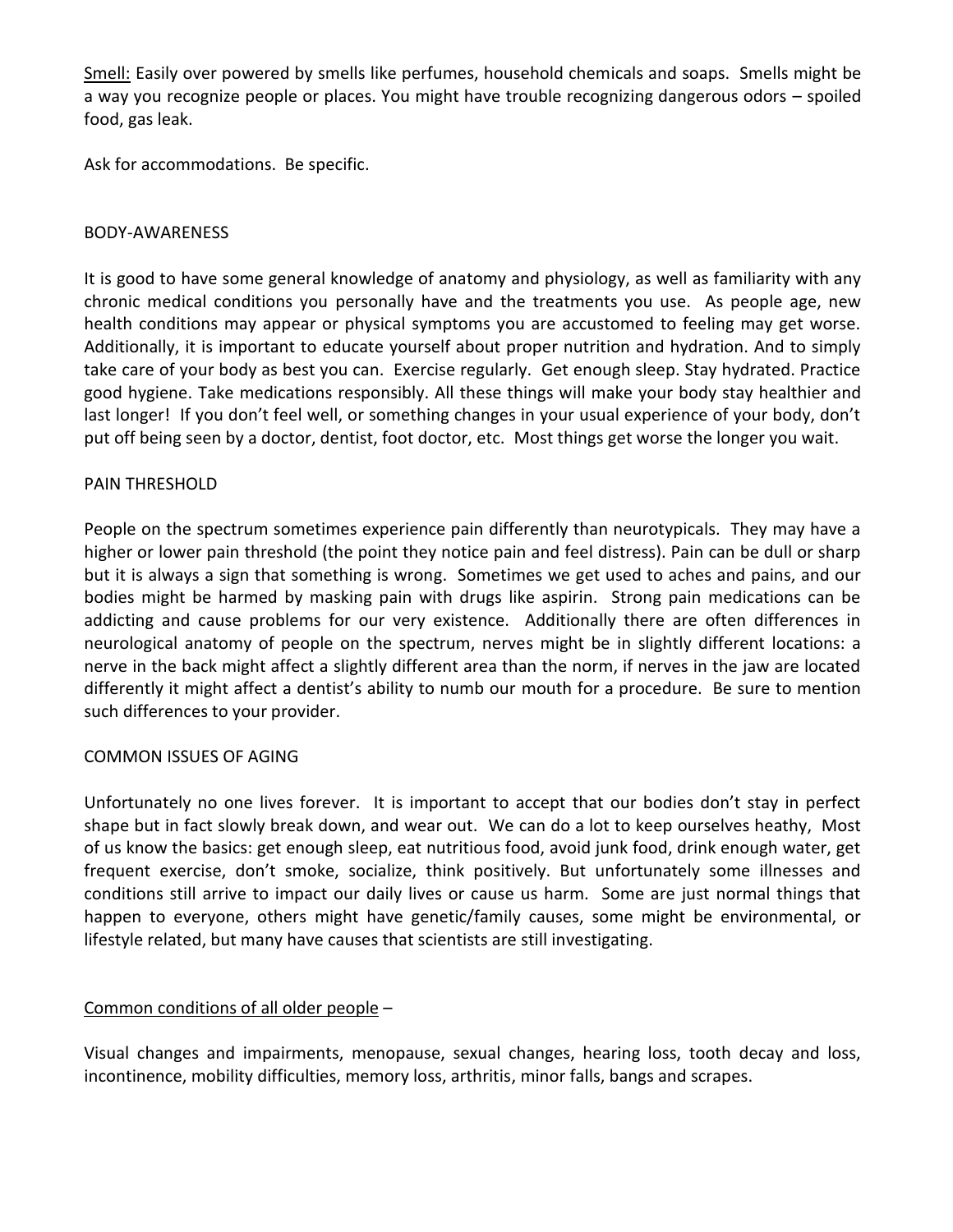Help is available to treat or assist you with all these conditions. There is no need to let age-related conditions limit your ability to function and enjoy life. But you have to seek help and work with your medical providers.

## More serious conditions –

Type 2 diabetes, cancer, heart attack, stroke, Parkinson's disease, serious falls and head injuries, accidents.

Never put off seeing your doctor or seeking emergency care because of fear. People often engage in denial that something is wrong. It's better to be safe than sorry. All these conditions can be treated, most with great success, due to advances in understanding and new treatments.

If you are diagnosed with a serious condition, tell a trusted friend or relative and allow them to assist you in dealing with both the physical and emotional affects. There might be support groups for people with this condition.

## DEPENDENTS AND PETS

If you, a person on the spectrum, are responsible for the well being of family members, your spouse, children, grandchildren, etc., then it is important to consider all these same issues as they relate to your ability to care and advocate for them. And to expect and demand that the care they receive is the best it can be. It is important that you feel, and that you appear, competent to be the provider and advocate. If you think you may need help dealing with health care system, discuss the situation with a trusted friend. Consider bringing that person along. It is important to note that medical providers and social service providers are legally bound to report suspected neglect or inability to provide proper care to the authorities. You don't want your abilities to be misconstrued.

Many of us have pets or service animals, and must deal with veterinarians and their staff. The same issues that might arise in dealing with human medical care providers can arise in these situations. If possible, try to build up a relationship with a vet or clinic, including a comfort level for your needs, before a crisis arises.

## **EMERGENCIES**

Since the definition of emergency is unexpected, and your ability to communicate in an emergency might be impaired, it is a good idea to wear an ID bracelet or carry a wallet card that lists Autism Spectrum Disorder along with any medical conditions you have. An emergency contact person should also be listed. If you are able to communicate your condition to emergency providers in their vehicle or at the ER, by all means do so. It is possible that injury, illness or stress might make it hard to talk. Emergency rooms are equipped with non-verbal communications devises. You might be able to signal a need for something to write with or other aid. Try to stay calm.

## EDUCATION, EDUCATION, EDUCATION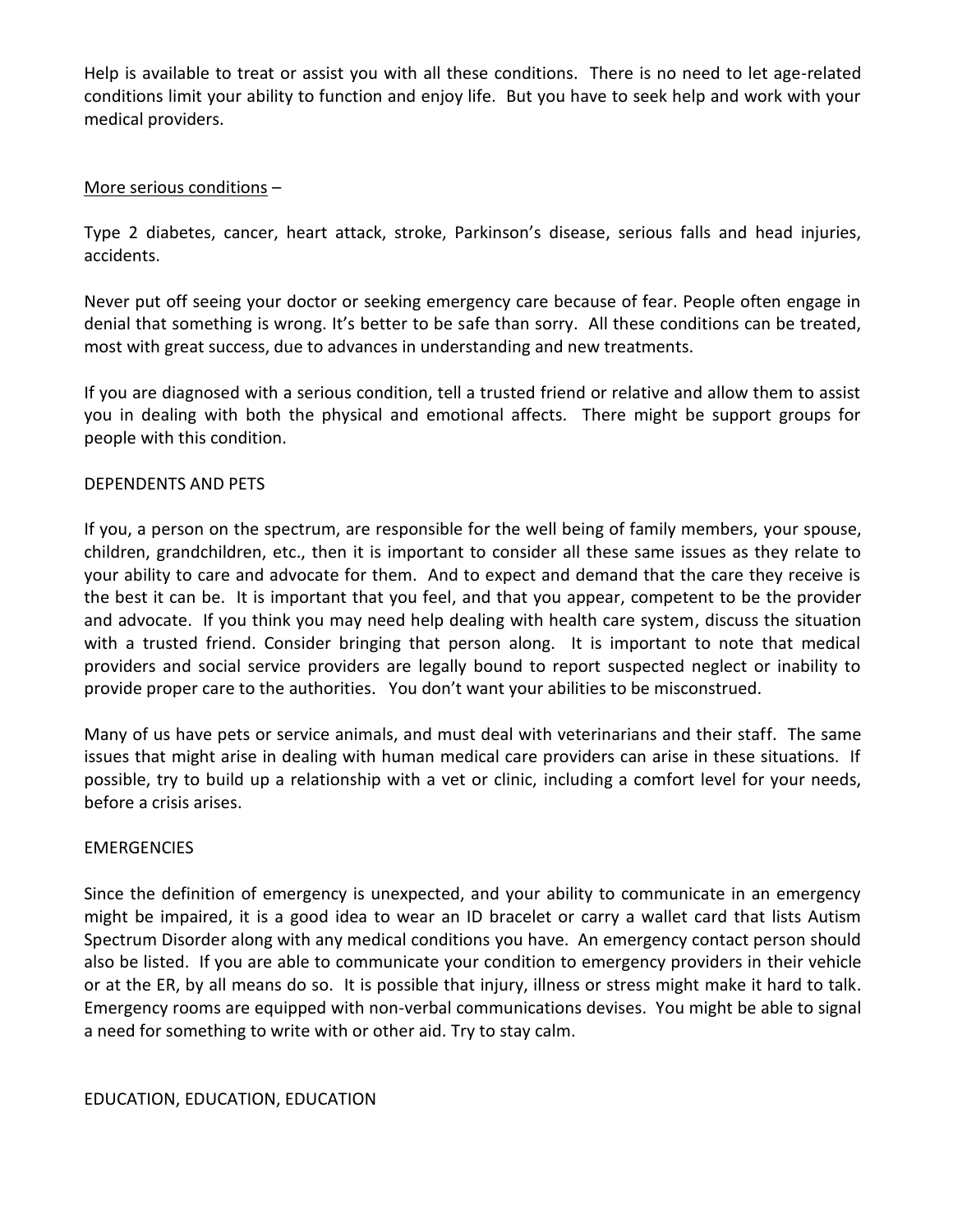An excellent way of getting better care, is to provide information about Autism/Asperger's to the professional. Often the person will think they already know everything they need to know about it, even though it is unlikely that they are aware of the most current thinking on the subject, much less any first person accounts of having the condition. It is important to be polite, and to delicately suggest that there many aspects of the condition and many new studies, and be ready to offer some printed material for them to review (nothing that takes too much time to read). Offer various types of information, including books, movies, websites, organizations, such as AANE, that you find helpful.

#### TO SUM UP –

It is important to recognize that we ourselves are responsible for taking care of our own physical selves. Most of us live in a healthy, safe, environment and community, have or can obtain safe shelter, adequate clothing, healthy food and clean water, and are capable of self and home care. If we need any of these basics we need to take steps to obtain them or communicate our needs.

As adults, we are responsible to care for our own basic health needs. Most of know what constitutes a healthy lifestyle but we all need to decide for ourselves how diligent we will be in making good choices. Aging is a natural occurrence but managing it alone can become gradually or suddenly more difficult. It is important to ask for help, whether with managing our day to day activities or for a health concern. Getting older is not easy. There may be troubles ahead. But there will be good days as well. The way we choose to spend our time will affect the time we have. Staying active and taking care of ourselves to best of our ability will provides many benefits and improvements in outcome and longer life, even in regard to serious medical conditions, like memory loss, type 2 diabetes, cardiac health, and so on.

Enjoying activities of any kind, hobbies, special interests, arts and crafts, sports, reading, learning, meditating, doing things with other people, will all help keep our minds and memories focused, our relationships vibrant, and our bodies active. Social activities make friendships possible. Just talking with other people gives us alternative views of our own situation, and the sense that we are not alone with the things we are going through - sometimes even giving us a sense of humor about ourselves or our issues. Activities, particularly those outdoors, also help with depression and keeping a positive outlook.

It's important to educate ourselves and take control of our lives and future to the best of our ability. To the extent that we can help educate the community around us, including the professionals who serve us, all the better. If we can assist or advocate for others in our community that would also be a wonderful thing to do. Whatever you do, enjoy what you are doing.

Just because we are getting older, doesn't mean we have to OLD.

Abe Lincoln said something about aging that's worth remembering:

"It's not the years in your life that count, it's the life in your years. "